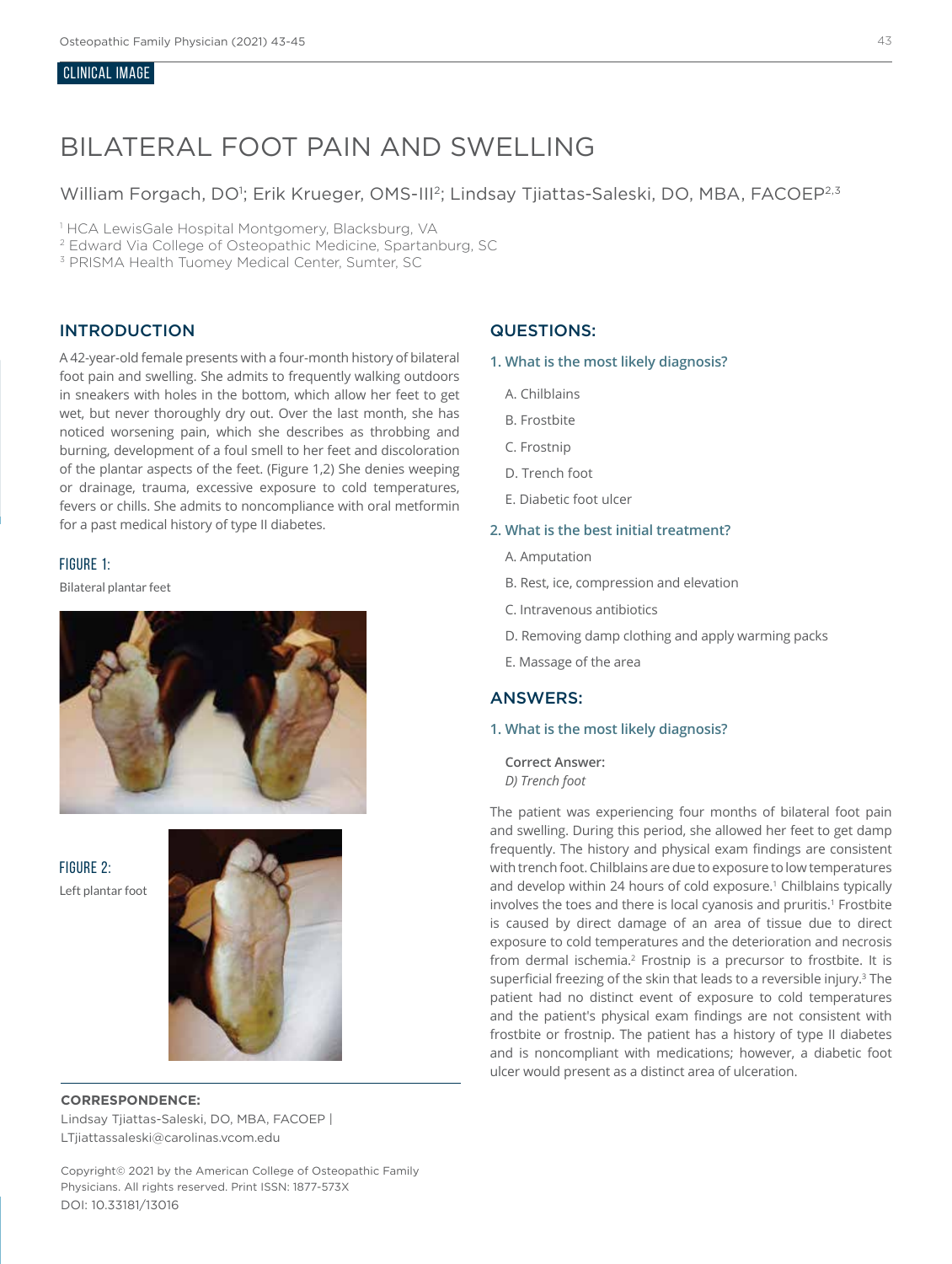#### **2. What is the best initial treatment?**

## Correct Answer:

*D) Removing damp clothing and apply warming packs*

All answers are possible treatments for trench foot. However, the best initial treatment for this disease is to remove the causative factor.3 In addition to removing the damp clothing, the area should be washed and have warming packs of 102 degrees to 110 degrees Fahrenheit applied.4 Amputation would be indicated if conservative treatment failed and the patient developed gangrene. Amputation is performed to reduce the risk of sepsis and death.<sup>5</sup> Rest, ice, compression and elevation (RICE) therapy is commonly used for acute injuries.<sup>6</sup> Rest and elevation of the wound are encouraged to prevent new wounds of the area, although removing the damp clothing would be the best initial treatment.<sup>5</sup> Intravenous antibiotics would be used if there is a concern for infection; however, infection is not the cause of trench foot. Massage of the area should be avoided because of the fragility of the skin.<sup>5</sup>

## **DISCUSSION**

Trench foot is a type of immersion foot syndrome due to exposure to cold, wet conditions without immersion or actual freezing.<sup>5</sup> It was first popularized in case reports beginning with World War I.7 Soldiers would spend a significant amount of time in trenches that were cold, damp and unhygienic.8 There are several cases each year due to chronic conditions, sporting activities, advanced age and self-neglect.<sup>9</sup> Other types of immersion foot syndromes include tropical immersion foot and warm water immersion foot.5

Trench foot develops in three distinct phases.10 These include pre-hyperemic, hyperemic and post-hyperemic.<sup>11</sup> The initial prehyperemic stage of trench foot usually lasts hours to days and includes erythema, diminished pedal pulses, numbness and a cold-like feeling.10 The second stage is the hyperemic stage, which can last two to six weeks.<sup>10</sup> In the hyperemic stage, erythema and burning may worsen, as well as progressive edema developing in the affected foot due to vasomotor disturbances.<sup>10</sup> In the final posthyperemic stage, hyperhidrosis, hyperesthesia and joint stiffness can occur and last for months.10 Trench foot is a nonfreezing tissue injury, although wet and cold conditions independently can create a suitable environment for trench foot to occur.12 Therefore, both removing wet garments and rewarming the limb is necessary during initial management.12 During rewarming, a particular sequence of events occurs. First, the skin becomes edematous, erythematous and hot.<sup>1</sup> Then a burning sensation develops and progressively worsens.<sup>1</sup> The final step that occurs is blistering and the possibility of developing a local gangrene reaction.<sup>1</sup> If there is a recurrence of trench foot, permanent sequelae may ensue.<sup>4</sup> If the series of events affect the same portion of skin repeatedly, the patient may create permanent paresthesia of the skin and hypersensitivity to cold temperatures.<sup>8</sup> Other symptoms that may occur are a decaying odor originating from the extremity's foot and cyanosis.<sup>8</sup>

Several environmental and nonenvironmental conditions can predispose an individual to developing trench foot. The most likely condition is inadequate protection from the environment with cold temperatures, wetness and poor sanitation.<sup>13</sup> Another

predisposing factor is standing in one spot for extensive periods, which impedes proper circulation throughout the foot.<sup>7</sup> Both cold temperatures and moist settings constrict vasculature, which inhibits proper nutrient and oxygen supply to tissue.7 Over time, chronic deprivation of blood flow can lead to gangrene, nerve damage and muscle damage.13 Trench foot preferentially damages large myelinated nerve fibers, sparing both small myelinated nerve fibers and nonmyelinated fibers.<sup>14</sup> Within those large myelinated nerve fibers, the damage is often seen in the fine terminal cutaneous nerves.14 Large myelinated damage also leads to weakness, wasting, impaired vibration, loss of proprioception and loss of reflexes, all of which decrease quality of life and impact daily living activities.<sup>15</sup> Chronic conditions such as diabetes mellitus, Raynaud's disease, sickle cell disease and hypothyroidism are diseases that can create predispositions to trench foot.<sup>16</sup>

Treatment for trench foot is directed at creating a suitable setting for tissue health by removing the offending factors and creating a more favorable circulation environment.<sup>16</sup> Primary treatment includes removing wet socks or shoes, cleaning the foot and drying the foot thoroughly.<sup>16</sup> Elevating the feet and refraining from ambulation may assist in the recovery process.13,15 Warming the feet slowly by using blankets or warming packets is beneficial.13,16 Rapid rewarming must be avoided in trench foot cases.<sup>12</sup> During the rewarming process, the foot's skin may become erythematous, xerotic and tender.<sup>1</sup> In some cases, secondary bacterial and yeast infections may occur.4 Rarely, severe cases develop in which feet develop into a greenish-black discoloration, accompanied by blisters, which can indicate emerging gangrene.<sup>13</sup> Analgesia is an important factor to consider while treating a patient with a nonfreezing cold injury such as trench foot. Opioid analgesics and NSAIDs are suitable in providing adequate pain relief.12 Amputation is necessary if secondary infection is severely extensive but rarely indicated if early recognition of symptoms occurs.16

The prevention of trench foot is very important, especially in homeless populations or post-natural disasters.<sup>17</sup> Maintaining proper sanitation by cleaning the feet and allowing them to air-dry can decrease the risk of trench foot.<sup>1</sup> Refraining from cold temperatures for long periods can also reduce the risk of development.12,13 Avoidance of poor circulation in the lower extremities by moving the feet regularly and elevating them whenever possible can also reduce the trench foot's risk. <sup>16,17</sup>

Trench foot can mimic other foot conditions such as frostbite and chilblains (Table 1). Unlike frostbite and chilblains, trench foot can occur in temperatures well above freezing, potentially as high as 60 degrees Fahrenheit.<sup>1</sup> Chilblains occur in dry and cold settings.<sup>12</sup> Additionally, initial clinical presentation differs between trench foot, frostbite and chilblains. Trench foot has painful skin and pruritus, with a mild feeling of coldness.1 Frostbite is more likely to present as paresthesias with unusually firm, cool and discolored skin.1 Chilblains presents similarly and may exhibit a burning sensation, dry skin, cracking and possible ulceration.<sup>1</sup> Treatment for all conditions includes removing underlying agents, rewarming the foot and providing proper analgesia.<sup>1</sup> The health practitioner must be very thorough with the history, complaints and physical examination to form a proper diagnosis.